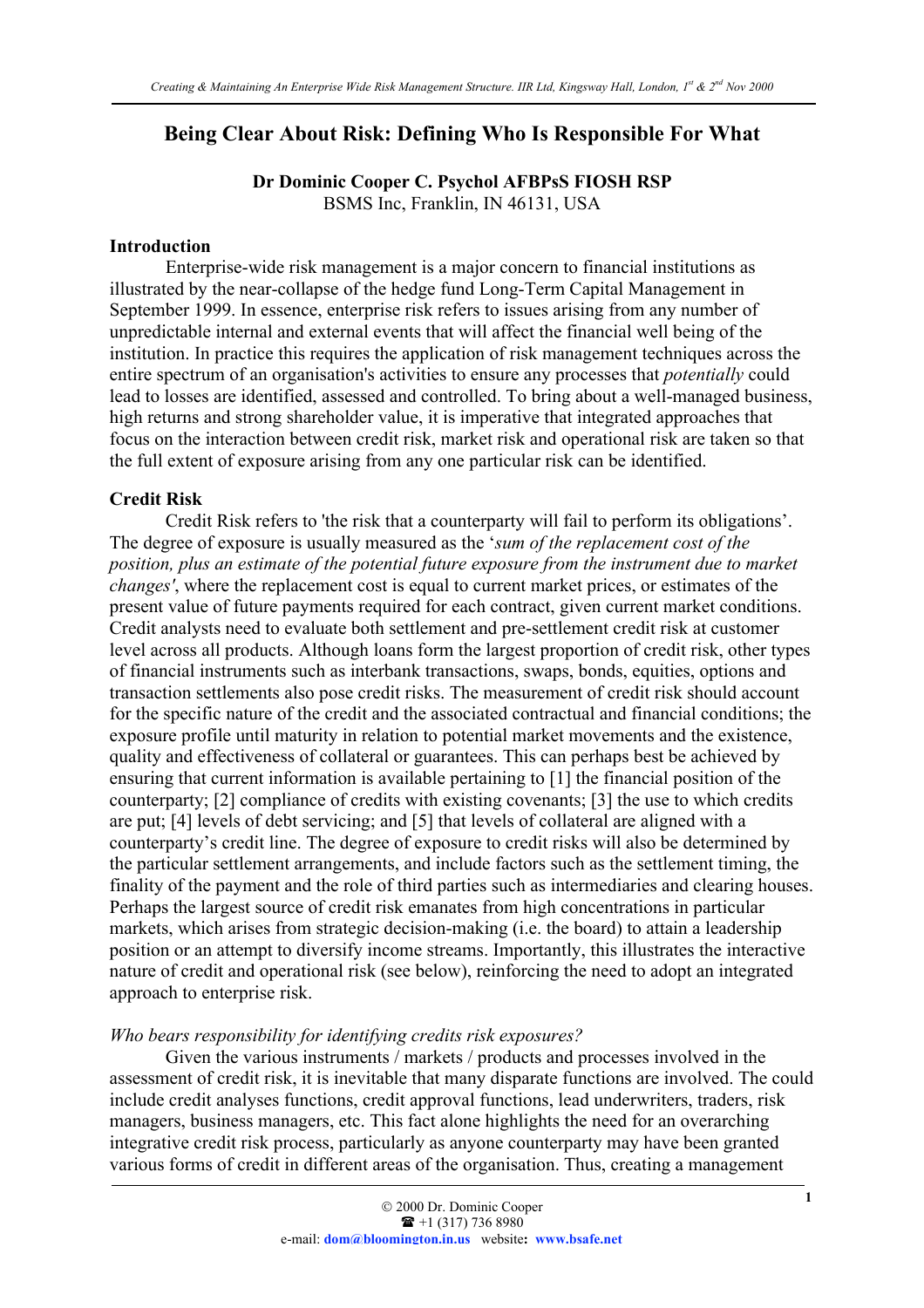information system that facilitates the sharing of information across these disparate functions is an important first step to assessing the degree of credit risk exposure. Without this, risks cannot be netted across different trading books and markets, and neither can the impact of external events over the entire exposure be fully assessed.

#### Market Risk

Financial institutions have always faced the risk of losses in on and off-balance-sheet positions arising from undesirable market movements. The risks arising from adverse movements in the level or volatility of market prices of interest rate instruments, equities, commodities and currencies are commonly termed market risk. Market risk is usually measured as the Value-at-Risk (VAR) i.e., time-series models of the distributions of portfolio returns. This is often determined by an evaluation of the potential gain/loss in a position / portfolio that is associated with a price movement at a given probability level (e.g. 99%) over a specified time horizon, mitigated by the institutions ability to take the appropriate action to reduce its loss. VAR 'backtesting' should be conducted on a daily basis to compare original estimates against actual daily changes in a given portfolio value. Backtests attempt to determine if an organisations 99<sup>th</sup> percentile risk measure actually covers 99% of the institutions trading outcomes. Typically backtesting results are interpreted within three colour coded categories: Green (0-4 exceptions, out of 250 observations) which indicates the risk model is reasonably accurate and represents no real problems; Yellow (5-9 exceptions) which indicates that some problems exist and that the modelling assumptions need to be reexamined; and Red (10 or more exceptions) which indicates that the models assumptions are wholly inaccurate and warrant serious attention. However, because VAR models do not provide a complete picture of the organisations risk exposure to extreme events, it is also necessary to conduct stress-testing that gauges how vulnerable an organisations portfolio is to plausible, but exceptional events should they take place. The output from such models allows risk managers, senior managers and business-unit managers to set limits on positions, determine levels of capital charges on traders and trading units and further test risk managers modelling assumptions.

#### Operational Risks

Both credit and market risk is underpinned by a strong human element (i.e. a need for people to follow procedures, engage in particular activities, etc.). This is usually referred to as Operational Risk which primarily refers to breakdowns in internal control systems and corporate governance that can lead to financial losses through error, fraud or failure to perform in a timely manner or cause the interests of the bank to be compromised in some other way, for example, by its dealers, lending officers or other staff exceeding their authority or conducting business in an unethical or risky manner. Although fraud is a major issue, it is relatively infrequent in contrast to issues of human error and failure to perform in a particular manner. Very often the individual losses incurred from these two factors are quite small, but over the course of a year can increment to a significant amount. Figure one illustrates how such operational risks can link with credit and market risk resulting in the high possibility of a failed transaction.

In this scenario, due to staff shortages in the front office combined with a lack of readily available data regarding the percentage of credit limits already utilised, counterparty credit approval was undertaken after trade capture had taken place. Similarly, the integrity of the manually entered data used to determine pricing models was also not checked by finance prior to release because the authorised person was attending a meeting. Due to conceptual problems with the notion of stress testing, a decision had previously been made at senior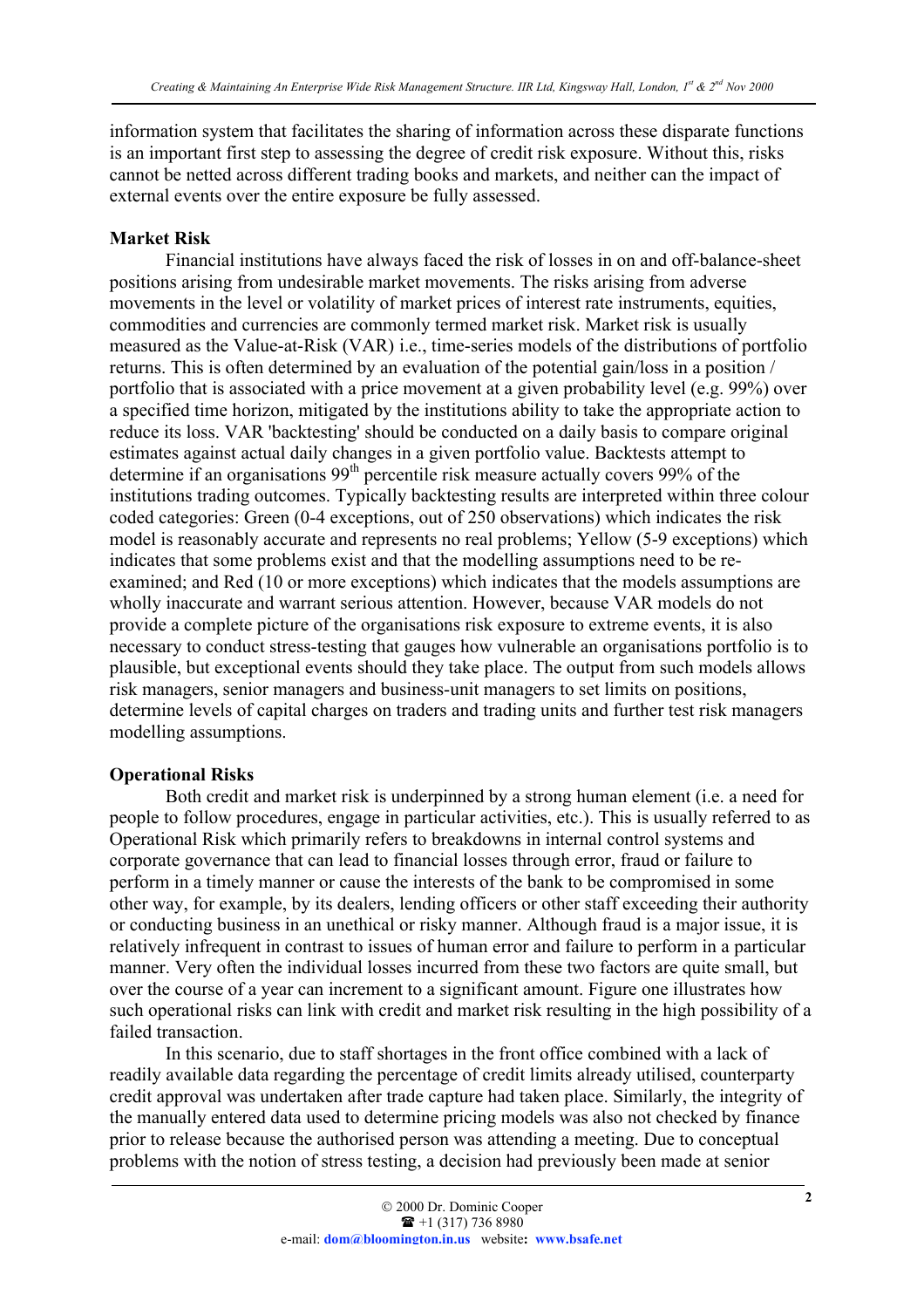management level to rely on the use of compensation packages (e.g. annual bonuses) to punish excessive risk-taking. In combination, these three operational risks give rise to the very real possibility of a failed transaction. Again, this scenario reinforces the need to adopt an integrative approach to all three types of risk.





#### Identifying Operational Risks

Eliminating operational risks offers a way to reduce potential losses and also improve the operational effectiveness and efficiency of the institution. After Reason (1990), figure two provides a useful framework for identifying how, and at what organisational level, operational risks could be introduced into a company. The framework consists of five contributory factors common to all forms of production systems. Each element represents a key component where systemic system failures, can and do occur, and what the common operational risks factors associated with each of the key components are.

#### *Latent & Active Failures*

When considering the human contribution to systemic system failures it is necessary to make the distinction between latent and active failures: Latent failures lie dormant for a period of time and their consequences are not felt immediately, whereas the consequences for an active failure are immediately apparent. Latent failures tend to be associated with those activities that are removed both in time and space from 'front-line' operational activities. Conversely, active failures tend to be associated with the performance of those involved in front-line operations. Whereas latent failures increase the potential for loss across a broad spectrum of activities, over a much greater period of time, active failures tend to be constrained to one type of activity at a particular moment in time. Importantly, latent failures significantly increase the likelihood of active failures occurring, therefore it is vital that they are found and eliminated.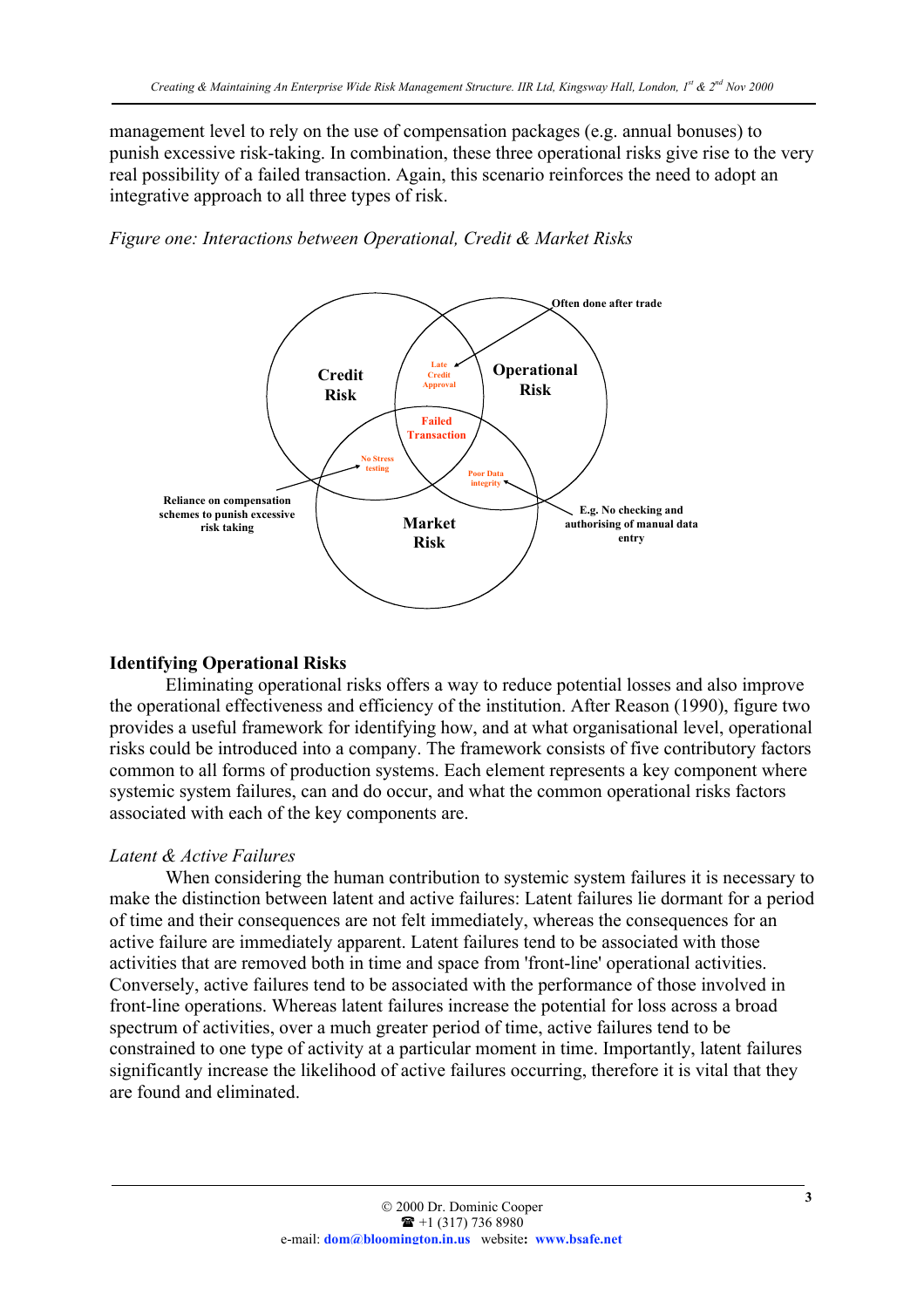

*Figure one: A Strategic Framework for Identifying Operational Risks*

#### *Operational Risk Sources*

The sources of operational risks can be characterised as either Failure Types or Failure Tokens. Failure types are related to deficiencies in managerial and organisational factors (e.g. a lack of a risk assessment policy and no internal audit schedule), whereas Failure Tokens refer to unsatisfactory conditions related to technology (e.g. no tolerance levels set for direct market feeds), equipment (e.g. lack of software compatibility) and people (e.g. no systematic selection process), and individual actions during operations at the 'coal-face' (e.g. failure to sign off, 'off market trades'). Again, the most effective method of reducing operational risk is to identify and neutralise the failure types rather than failure tokens as this focuses on the early stages of the development of operational risks.

#### *Strategic Level: High-level decision making.*

The first key component refers to high-level decision making at the strategic level. These include the architects and high level managers of a system. The decision-makers set the appropriate goals for the system, in response to inputs from the wider external market and regulatory environment, and also provide the resources for goal-achievement, whether it be money, equipment, people, or time. Their aim is to deploy these resources in the most efficient and timely manner to maximise productivity and profits. Utilising the example in figure one, the senior management team had made a decision to use compensations schemes to avoid excessive risk taking (i.e. behavioural level) in the front office in lieu of stress-testing as they had conceptual difficulties about the use of such models because they are not typically associated with probability testing.

#### *Tactical Level: Line-management implementation*

It is usually line-managers who implement the policies and instructions emanating from the high-level decision-makers. Each of these, however, will approach their task in a slightly different manner, dependent upon their management style, their reinforcement history and their perceptions of how important the decision / instruction is in relation to their other duties. In the above example, line management implementation of the data integrity crosschecking and authorisation process did not take place simply because the responsible person forgot to arrange a suitable alternative while attending a meeting.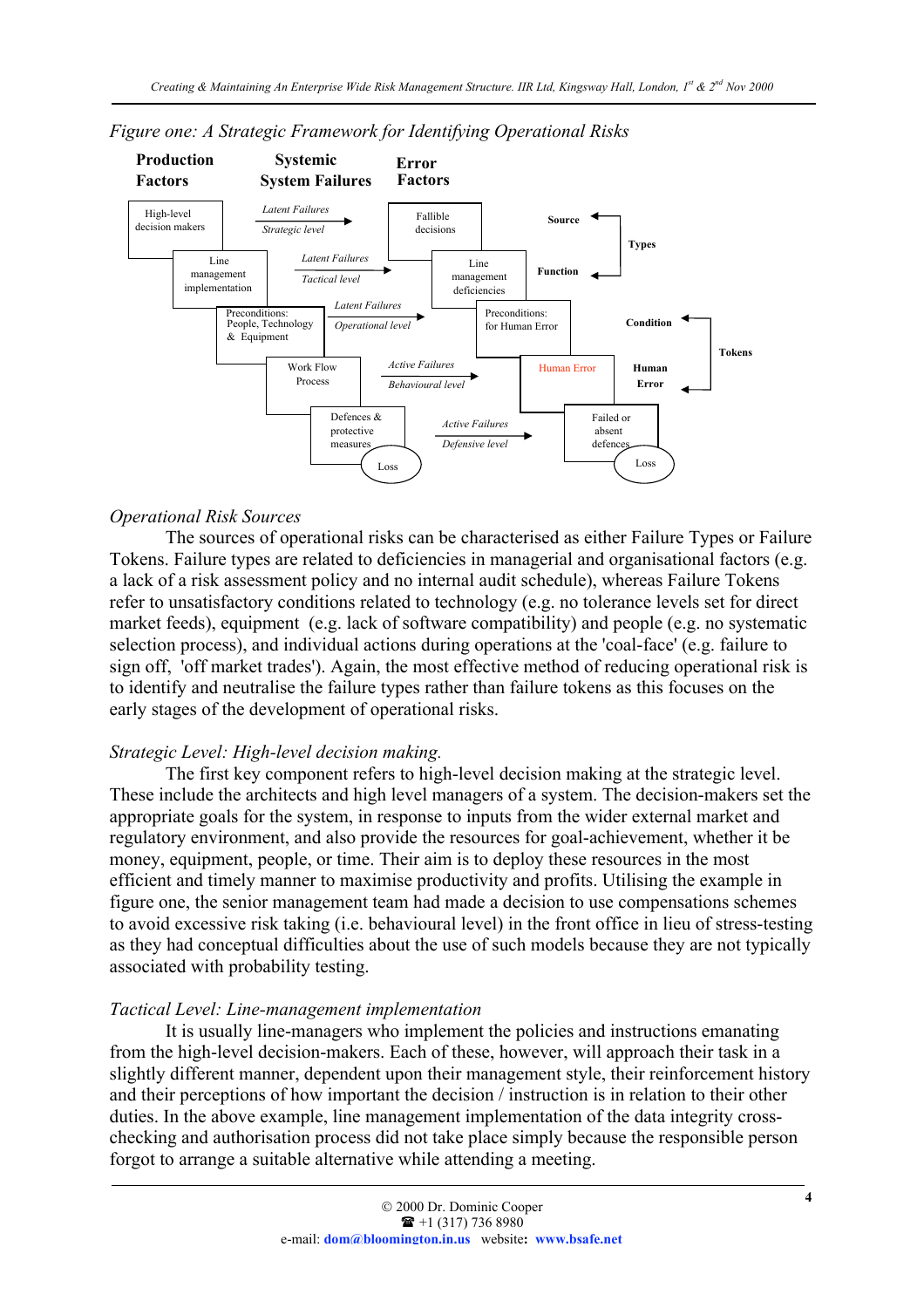### *Operational Level: Preconditions for Operational Risk*

The preconditions for introducing operational risk are primarily related to people, technology and equipment. These are latent states that create the potential for human error. The exact nature and severity of any errors will be dependent upon the tasks being performed, the situational influences and the presence of operational risks. Each of these latter factors can contribute to a large number of errors, depending upon the prevailing circumstances. Technology and equipment preconditions tend to be related to IT hardware, Information systems and procurement systems. People issues tend to be related to human resources in terms of the recruitment, selection, placement and retention of employees, their training, and their reward packages. In the above scenario, both staff shortages and the lack of real-time availability of data relating to the percentage of credit limits already utilised by the counterparty contributed to the late credit party approval.

#### *Behavioural Level: Human Error*

When something goes wrong it is usually labelled as Human Error, although in reality the cause of the error is often due to a lack of training or the required resources are not available, or people are being rewarded in some way for not doing something the way that the company intends. Within this strategic framework, Human Error is concerned with people's behaviour that induces active failures, where the consequences are far more immediately apparent, than latent failures. Errors at this level tend to interact with the risks associated with the latent failures induced at the strategic, tactical and operational levels of the organisation, usually resulting in the risks being realised. Human Error is defined as the '*failure of planned actions to achieve their desired ends'* (Reason, 1990). However, there are a number of different classifications of human error, each of which has different causes. Actions may fail to achieve goals because of:

- *Failures in Training.* Human errors often occur because people [a] do not know what to do; or [b] they do not know how to do something. A lack of training is a common cause of error.
- *Failures in execution.* These can be related to 'Slips' where there is attentional/perceptual failures during a largely automatic task in familiar surroundings, and a distraction in the immediate vicinity (e.g. errors in manual data entry); or 'Lapses' which are memory failures primarily caused by cognitive overload (e.g. processing too much information at any one time). Slips are largely overt and observable whereas Lapses are internal and therefore not observable.
- *Failures in planning.* This refers to people following a faulty plan that is inadequate for achieving its intended goal. These errors are termed 'Mistakes' and generally involve a mismatch between the prior intention and the intended consequences. Mistakes can be Rule based or Knowledge based. Rule-based mistakes refer to the failure to follow or apply a good rule or applying a bad or poor rule. Knowledge-based mistakes refer to instant problem-solving, when no pre-programmed solutions or rules are available (much like a traders day to day environment). Mistakes generally constitute a bigger risk than slips or lapses, but are also harder to detect.
- *Failures in control.* This refers to those deliberate or unintentional violations that are deviations from standard operating procedures that may be determined by either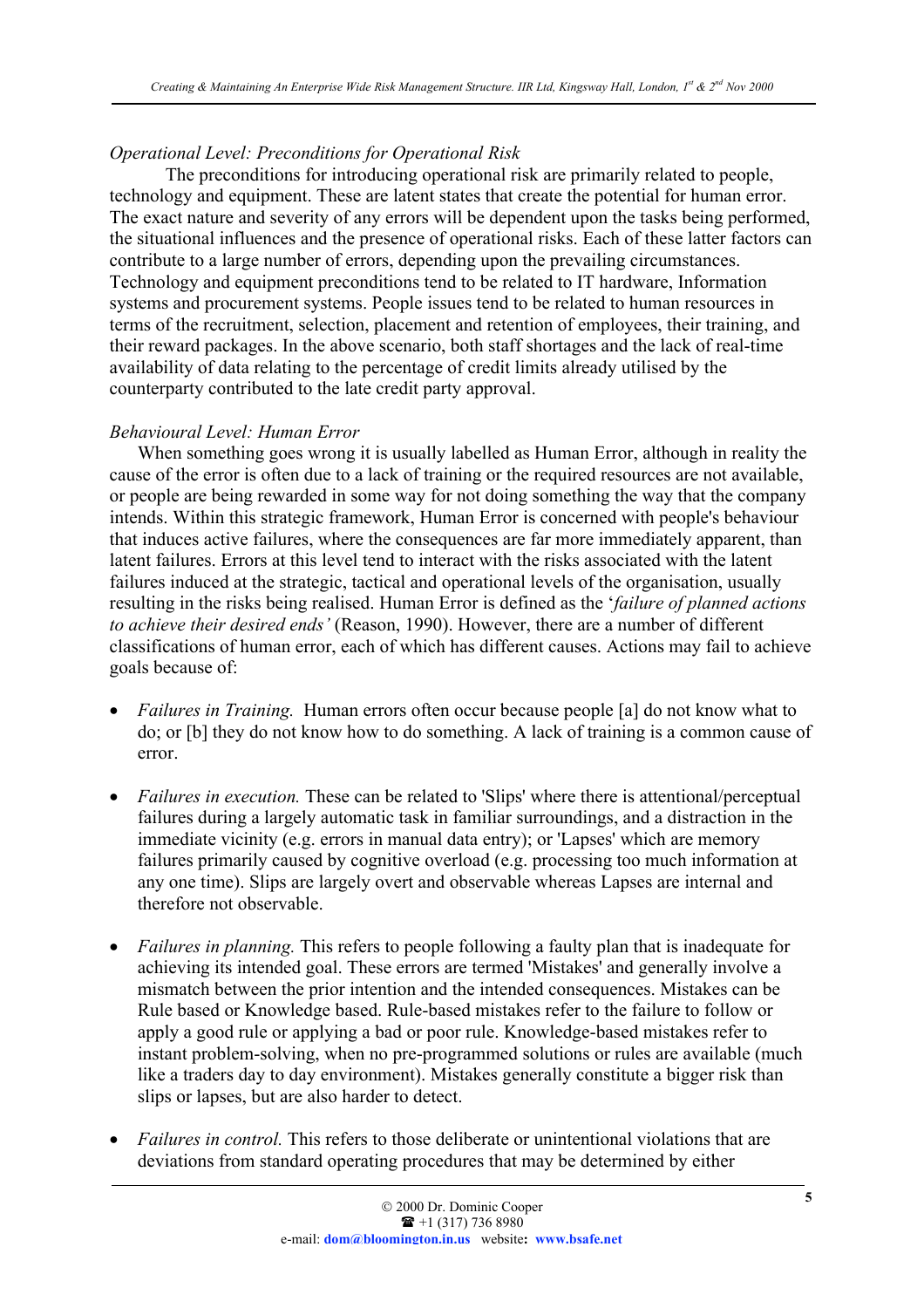organisational (e.g. competing priorities) or individual (e.g. personality, mood, etc.) factors. In the above scenario, for example, integrity checking of data was overlooked because of the need for the finance person to attend a meeting. Similarly, undertaking credit approvals after the event unnecessarily increased credit risk. *Routine violations* involve following the path of least effort or taking short cuts. These type of violations quickly become habitual if the consequences for taking the short cut is perceived to be rewarding (e.g. saves time and gets the job done) each time they engage in the behaviour. *Optimising violations* refer to thrill seeking while still achieving the original goal. Traders setting their own targets that are twice those set by their manager provide an example of this, as goal-achievement will usually require an increase in the traders risk-taking behaviour. *Necessary violations* are those perceived to be essential just to get the job done. In the above scenario, both the failures to obtain credit approval until after the event, and the release of poor integrity data could fall into this category. Organisational failings (e.g. staff shortages), and / or the desire to make the job easier provoke such violations. These two factors often lead to this type of violation becoming a habitual or routine violation.

### *Defensive Level: Failed or Absent Defences*

The failure of a company's defences is perhaps one of the greatest sources of operational risks. Organisational defences are generally put in place to minimise losses should a risk be realised. Familiar examples of defences include internal and external audits, computer-based restrictions on trading limits, Straight Through Processing (STP), and the segregation of trading and settlement functions. Such defences may be absent as illustrated by the lack of stress testing in the above scenario (caused by strategic decision making); Existing defences may be breached, again as illustrated by the lack data scrubbing checks (caused by line-management implementation at the tactical level); or defences may be bypassed, as illustrated by the lack of credit approval checks (caused by the traders violations at the behavioural level).

#### *Relationships between levels.*

It is important to recognise that the relationships between each of these contributory levels are many-to-many. Latent failures can abound within a company's management systems at the strategic, tactical and operational levels, and can be introduced at any moment in time. They can lie dormant for a number of years before they combine with an active failure to penetrate the systems many layers of defences. Latent failures primarily emanate from decisions made at the strategic, tactical and operational levels and serve to create operational risks within individual workplaces. Active failures caused by human error at the behavioural level and failed or absent defences at the defensive level often provide the triggering event where the operational risks created by the latent failures are realised. Using Applied Behavioural Analytic tools, it is relatively simple to work back from each of these undesired behaviours to identify the factors that led to the undesired behaviour, and the factors maintaining such undesired behaviours. Once these are identified, further investigations can pinpoint weaknesses in the associated management systems and where these reside within the operational risk model above. In this way the interaction between human error and management systems can be identified and addressed. One major advantage of this approach is that such analyses can be conducted as soon as the error / undesired behaviour is identified as such (assuming people have the requisite knowledge).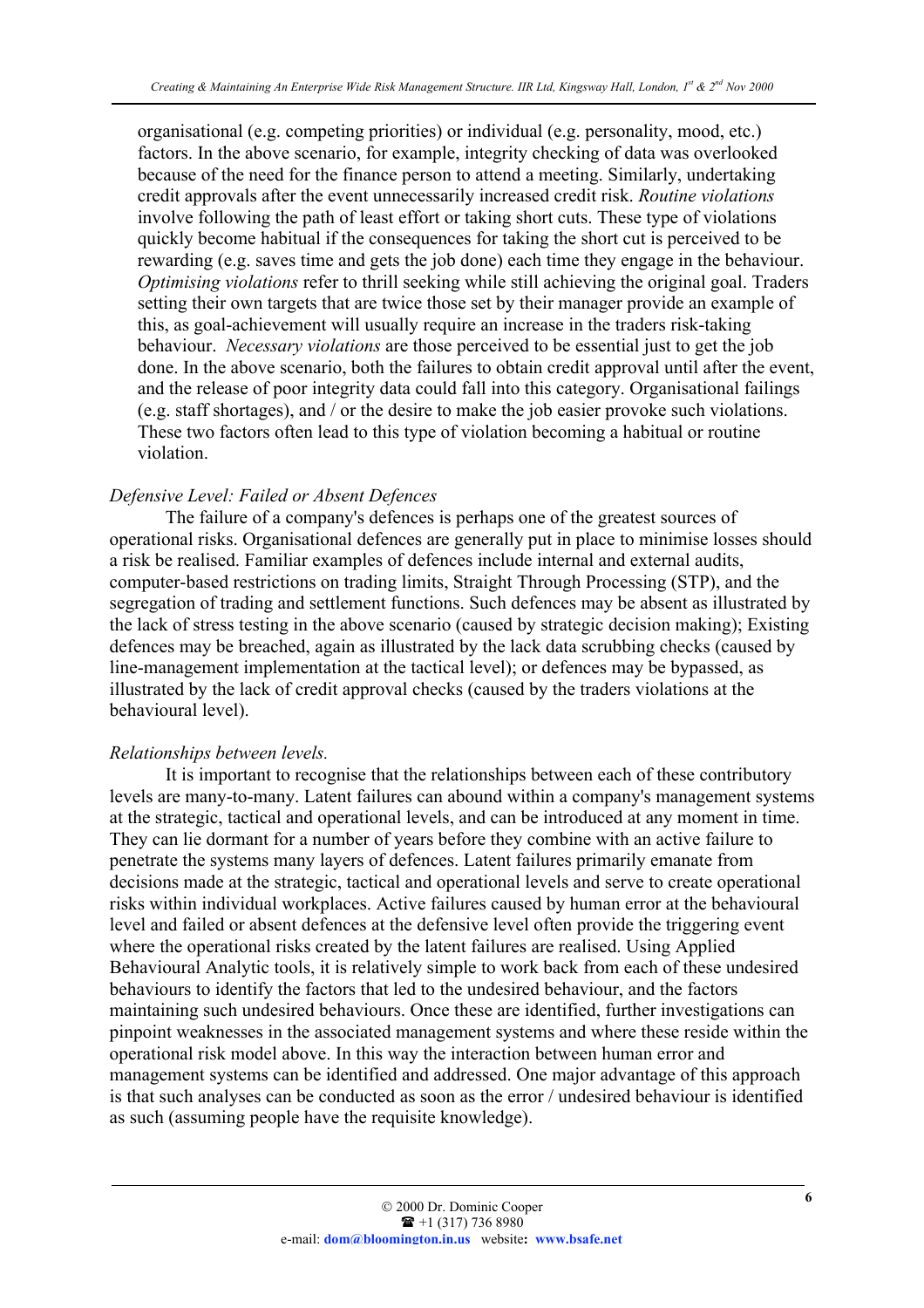#### Assessing Risks

Risk is a multifaceted concept that in essence refers to 'the possibility of loss' presented by the existence of perceived threats within a given situation. The purpose of risk assessment therefore is '*to make sure losses are avoided'*. A number of methods for assessing risk are available which include Business Process Mapping (BPM), Risk Questionnaires, Risk Adjusted Return on Capital (RAROC), Value at Risk (VAR) and Stress testing. The details of each of these procedures are beyond the scope of this paper. However, it must be recognised that the *outcome is much more important than the actual procedure used*.

### *Risk Assessment components*

The critical components of the risk construct are [a] potential losses (i.e. identification); [b] the significance of those losses (i.e. severity or effect) and [c] the certainty of those losses (i.e. likelihood). This breakdown provides a practical means of subjectively assessing and quantifying risks. Once the existence of perceived threats have been identified, we can use severity and likelihood ratings to produce a risk rating (i.e. severity X likelihood  $=$ risk rating). The frequency with which a perceived threat is present in the working environment can also be used to weight the derived risk ratings to assist further in the prioritisation of remedial actions.

### *Risk Assessment Process*

In my view, it is better to keep the process as simple as possible, so that all levels of personnel can undertake risk assessments in a consistent manner across the institution as a whole. The risk assessment process is perhaps best tackled in the first instance by dividing the work into manageable categories (e.g. Front, middle and back office operations, Human resources, IT, New Products, Finance, Outsourcing, etc.). The second step is to identify the areas of work where losses could occur within each of these discrete categories (e.g. Pricing, Trade Capture, Trade Processing and Transaction Management in the trading division). Aspects to consider include:

- The type of activity or work being carried out
- Whether the task activity is of a short or long duration
- Who undertakes the work or activity
- What technology, equipment and materials are involved
- What overlaps are there with other functions, departments, business units, product lines, etc.
- Where the work or activity takes place
- When a particular activity takes place.
- How the work is carried out
- How many people are involved
- The potential for management system failures
- The potential for technical failures
- The potential for human error failures
- What the consequences would be of a failure in any area of the activity

There is also a strong case for examining the associated organisational policies or practices that have been identified as being associated with the creation of risks, or reinforcement of risk-taking behaviour.

The third step is to evaluate each of the risks identified and grade them by multiplying the likelihood of an event occurring. Figure three provides a simple risk assessment matrix that also takes into account the frequency with which a risk may be realized.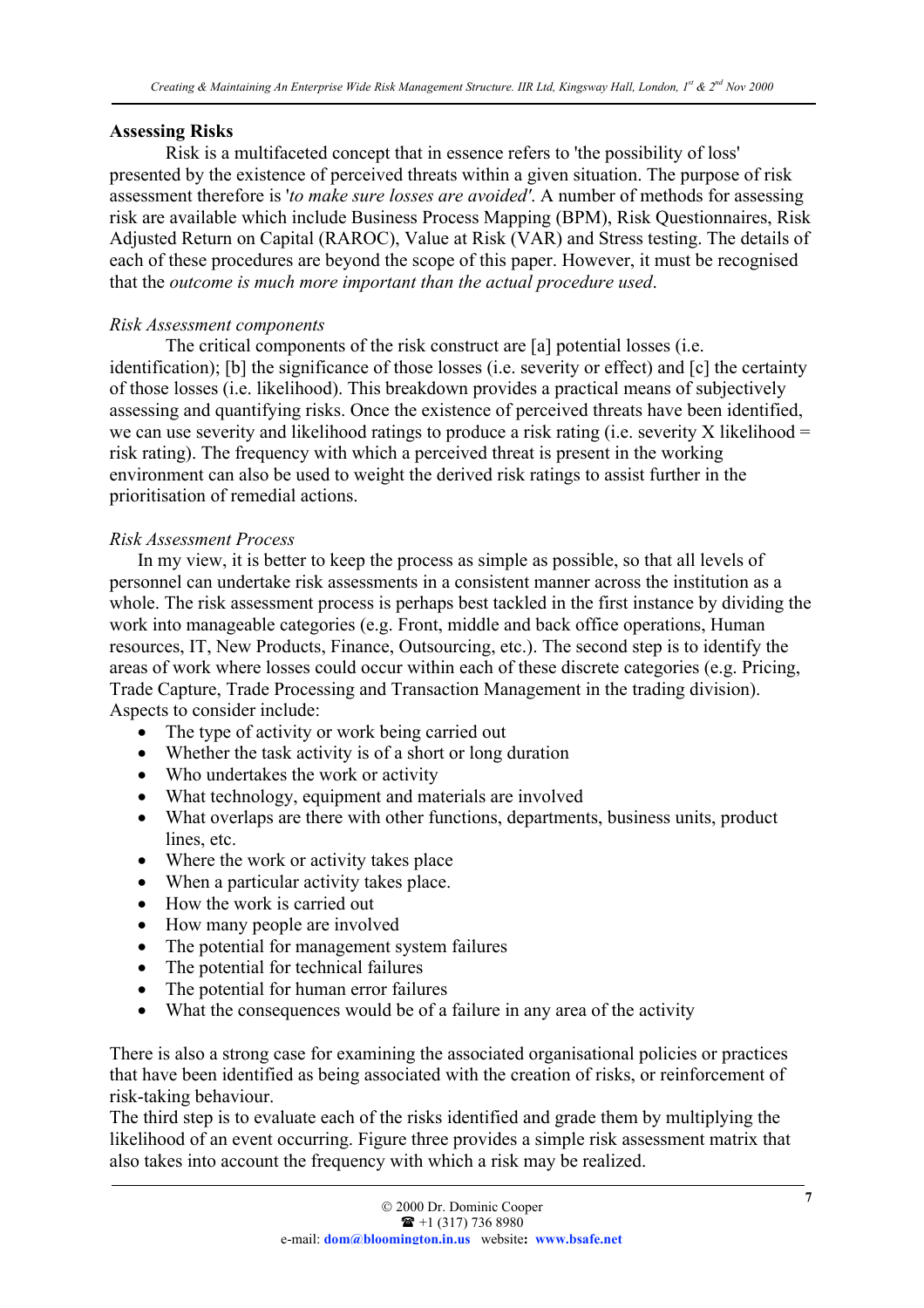

*Figure three: Simple Risk Assessment Matrix*

A perusal of the matrix reveals that risk events will take place within two extremes: that of a low frequency event with a high impact, and that of a high frequency event with a low impact. For practical purposes any risk grading that falls into the upper half of the matrix is unacceptable and must be controlled. Those falling into the lower half of the matrix are likely to be acceptable and can be ignored until such time as the upper half have been addressed. Attention can then be turned to those risks falling in the lower half.

Determining the severity or effect at each level might best be achieved by arbitrarily assigning a monetary loss value to each. At the very least this will provide a reasonable degree of objectivity and consistency across disparate departments and functions when conducting risk assessments. This also helps to ensure consistency of reporting of risk exposure levels to the senior management team / board.

#### *Prepare Risk Control Action Plans*

Having identified those risks requiring control measures, it is necessary to determine *what* control measures will reduce the risk to an acceptable level. In principle there are two strategies that can be adopted. The first is to reduce the likelihood of the event recurring, the second is to reduce the severity or effect of the risk. If both strategies can be used to control a particular risk, so much the better. Choosing and *implementing* the most appropriate risk control measure will determine the success or failure of the risk reduction effort. Unfortunately, regardless of the size and nature of organisations it is all too common for risks to be identified without the appropriate remedial actions being taken. Which control measure(s) to put in place, however, is dependent upon the type of activity that has been assessed and how thoroughly the activity has been assessed.

Although risk control measures must satisfy the needs of the organisation and the needs of the job, the control measures for any type of risk are basically the same. In essence, based on the two principles of risk avoidance or risk reduction, there is a hierarchy of control (ASIRP) that should be employed that is shown in figure four.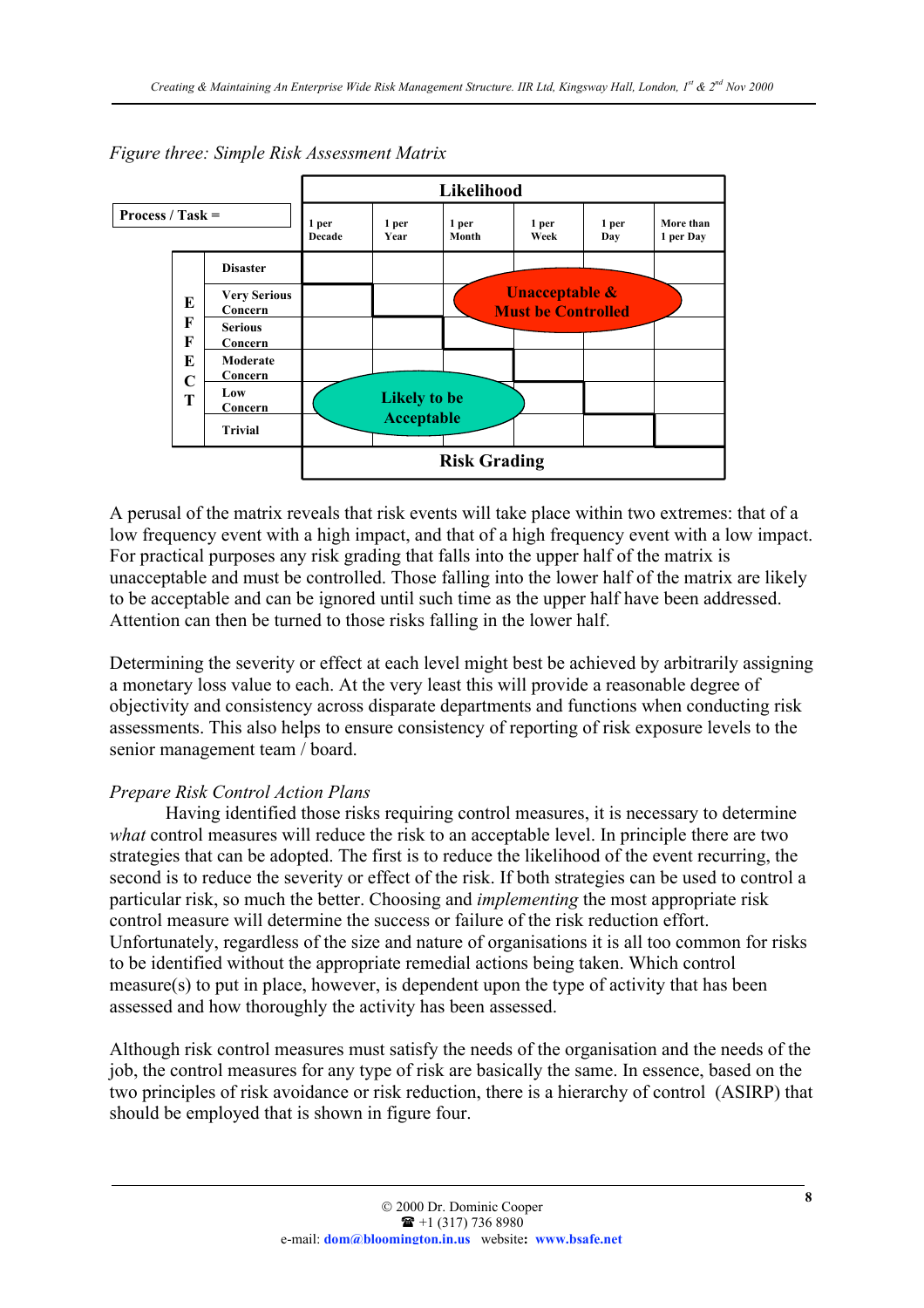## *Figure four: Hierarchy of risk control measures*



In accordance with this hierarchy of control the first efforts should be to avoid the risk altogether. If this is not possible, efforts should then be made to combat the risk at source by substitution, and so on. Where possible therefore:

- Eliminate the risk altogether
- Change the activity or process to one that is less risky
- Separate people from the processes to reduce risk
- Design a system that reduces the risk to an acceptable level
- Provide written procedural controls
- Provide adequate supervision
- Identify training needs and provide training,
- Provide instructions/information
- Provide other controls such as auditing

Whichever your preferred control measure is, always re-evaluate the chosen option to see if the risk (or aspects of it) cannot be eliminated. In many instances, a combination of the above control measures may need to be employed. Often, however, it is feasible that any number of alternative measures would reduce the risk. In these instances, the hierarchy of control should always be used as a guide to decide which measure to use. Importantly, the amount of managerial or supervisory effort needed to establish and maintain the above controls is in inverse rank order: i.e. the amount of effort needed to protect systems is infinitely much greater than that required to eliminate the risk altogether. Once a control measure has been proposed or put in place, a further risk assessment needs to be undertaken to ensure that the original risk(s) have indeed been reduced or eliminated, or that no new risks have been inadvertently introduced. If the control measures are found to be unsatisfactory, a further round of risk assessments to identify the appropriate control measure(s) will be necessary. This makes the point that the risk assessment process is an iterative one. The exercise must be repeated over and over, until such time as it is impossible to reduce the risks any further.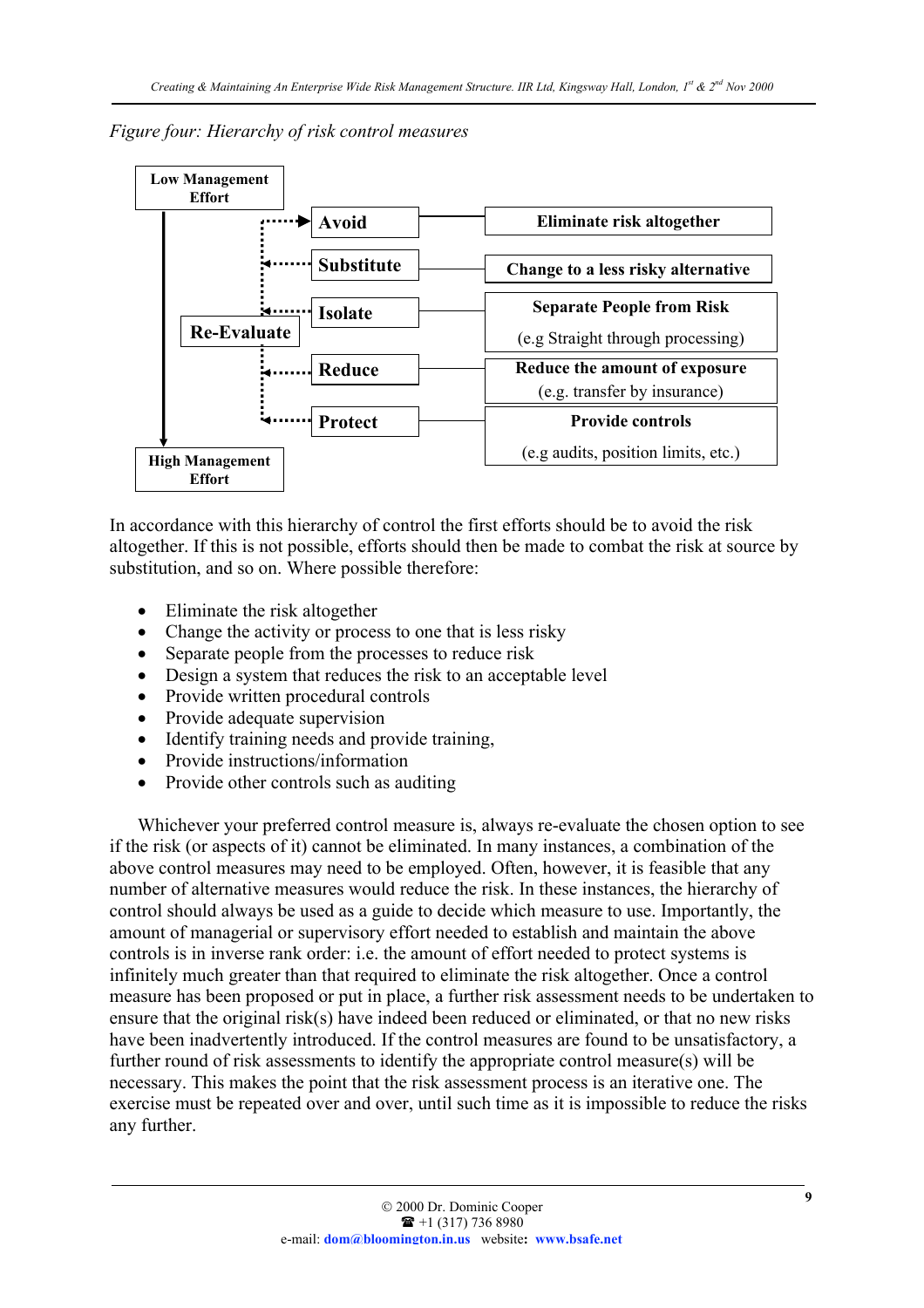## *Prioritising Risk Control Decisions*

Some of your risk control measures will be easy to implement and will exert a high impact, others will be hard to implement and may not exert any significant impact on the risks. One method for ascertaining this, prior to finalising the decision about which control measure to put in place, is to make use of an impact grid as shown in figure five. Any item falling into the easy to do / high impact category would be done first as this gives some quick wins. Items falling into the easy to do / low impact quadrant might be left, unless a cumulative effect can be demonstrated over a number of items, that would make effort involved in implementing the remedial actions worthwhile. Similarly, any item falling into the hard to do/ low impact

*Figure five: Remedial Action Impact Grid*



quadrant needs to be thought about as cost / benefit grounds may not make the effort worthwhile. Obviously items falling in to the hard to do / high impact quadrant would need to be costed. More often than not, however, remedial actions in this quadrant tend to be the most worthwhile although they take longer to implement and involve a lot more effort.

# *Document the risks*

It also makes good commercial sense to record and document each risk assessment so that it is possible to check that all of an institution's activities have been assessed. The advantages of keeping such records outweigh the perceived bureaucracy, as they can be used in many ways. For example, they can be used to:

- Demonstrate to board members, shareholders and regulatory bodies that the organisation is actually identifying, assessing and controlling risks;
- Identify or reinforce the need for capital expenditure to be allocated to control the risks;
- Reduce management's time during periodic reviews of risks
- Identify staff training needs

Risk assessment records must include the measures chosen to eliminate or control the risks, and the reasons for choosing them. As such the record is focused primarily on the activities taking place, while taking into account any particular situational constraints, the risks posed and the solutions to overcome them. Importantly, such documentation should be readily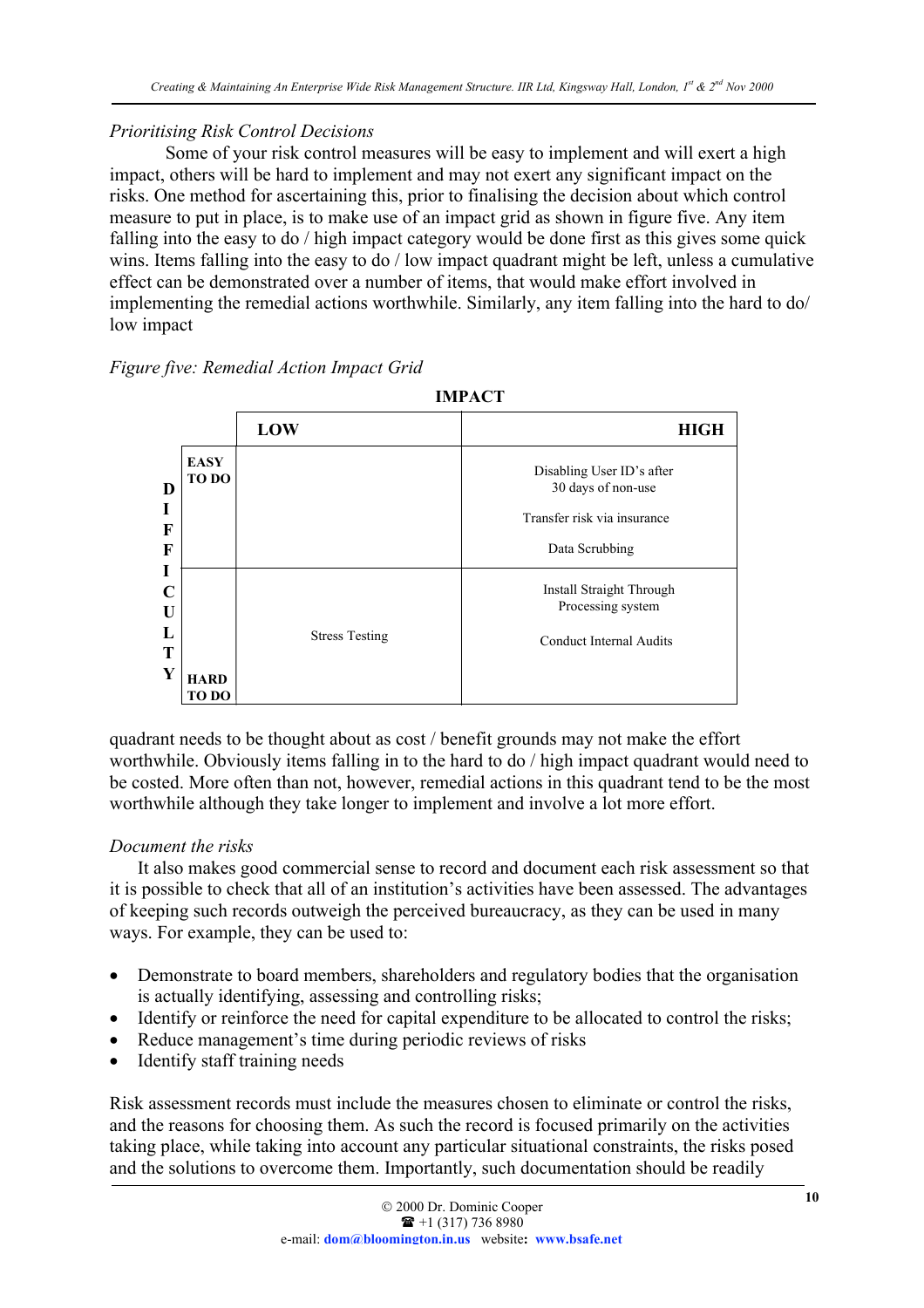accessible, not placed on a shelf to collect dust. In principle, a good management information system should be developed to make such risk assessment documentation available to those who need access to it.

### *Review and Revise*

Once risk control measures are put in place, they need to be periodically reviewed (e.g. every 24 months) and updated, so that any changes in circumstances can be accommodated (this requirement emphasises the need to record every risk assessment). The timing of these reviews may also be dictated by number of circumstances that include:

- the occurrence of losses or errors
- addressing any recommendations arising from internal audits
- receiving suggestions or complaints from employees and others
- the introduction of new equipment, technology or materials
- planning and introducing new working methods
- the introduction of amendments to existing legislation
- the introduction of new legislation

Whatever remedial actions arise from these reviews, it cannot be emphasised enough how important it is to ensure that they are put into effect. This is normally best achieved by allocating the responsibility for doing so to a named person, who must complete these within a specified timescale. However, there is still a need for checks to be made that the named person has actually completed the remedial actions by the due date.

## Matching delegated responsibilities with the requisite authority

Establishing an enterprise wide risk management culture will not be easy as people are challenged to move out of their comfort zones and have to find new ways of working. Developing an organisation risk management structure where people are clear about their roles is the obvious first step. Figure six provides an overview of the responsibilities that should be assigned to four discrete functions: The board, Internal Auditors, Operational Risk Managers, Line managers and staff. As I hope to have illustrated, everybody has a role to play.

In principle, the board of directors is ultimately responsible for oversight of the entire process. In practice it is wise to delegate oversight to one nominated director, who is responsible for overseeing the entire effort and is held accountable for doing so. The role of the internal auditors is to ensure the risk management processes are functioning as intended. Not only does this incorporate the actual audit role, but also includes them challenging the fundamental risk assumptions of the institution, and the operational risk management process. Similarly Operational Risk Managers, rather than being responsible for actually controlling risks, they are primarily concerned with providing the framework for developing an enterprise wide risk culture and providing training in risk management to line functions. Moreover, they need to challenge line-management's risk assessments and control measures, and ensure that the appropriate risk controls are put in place and are working as intended as well as ensuring that the risks identified have been sufficiently documented. They should also oversee the development of a risk management information system to ensure that there is consistency in approach across the institution, and that risk data is available in real time. Line-management and staff are the people who should conduct the actual risk assessments in their sphere of influence, as they are the people who possess the intimate knowledge of the products,